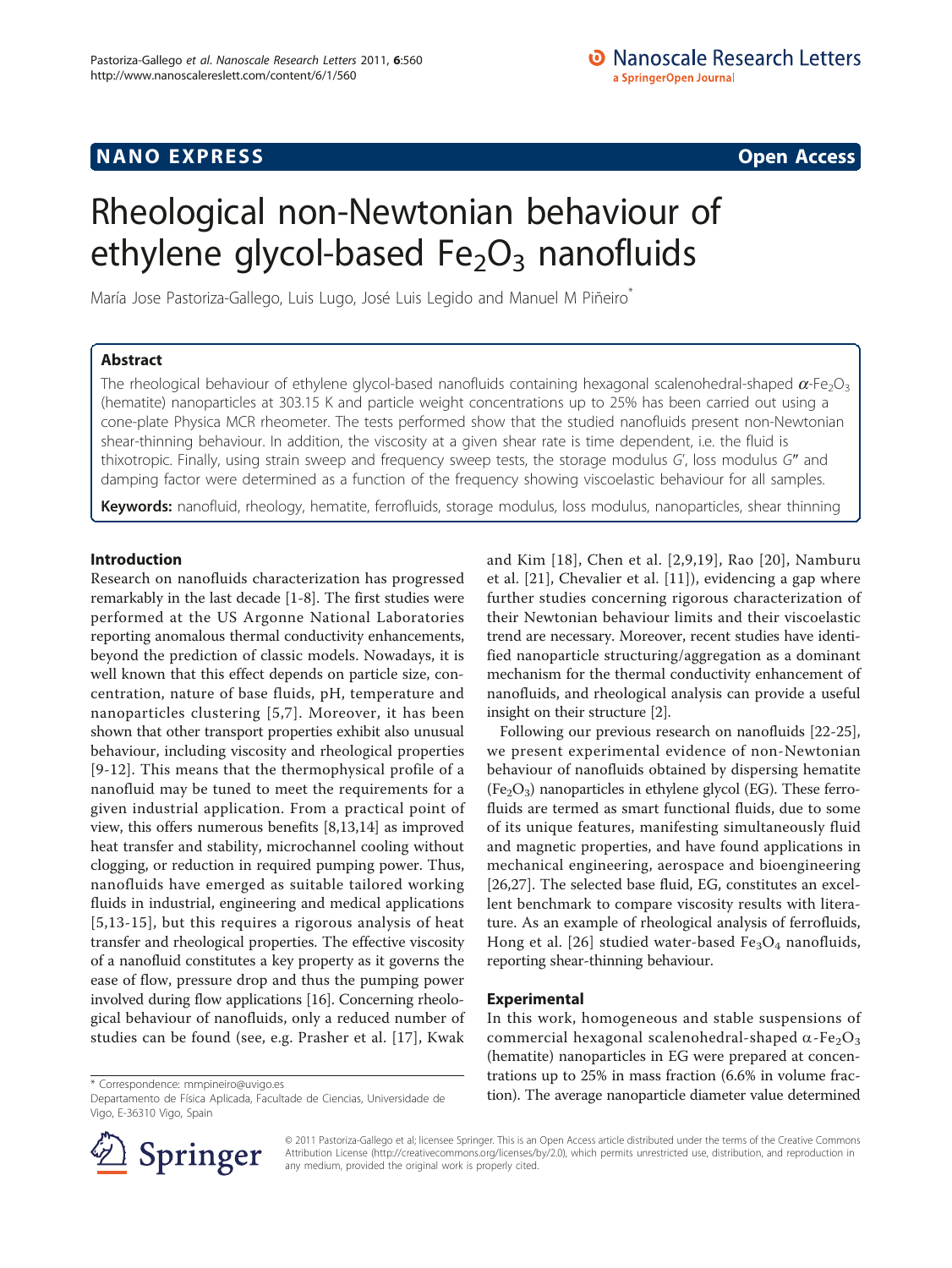<span id="page-1-0"></span>was 29 ± 18 nm. More details about nanofluid preparation, stability and characterization have been recently reported [[25\]](#page-5-0). These nanofluids were subjected to rheological analyses using a Physica MCR 101 rheometer (Anton Paar, Graz, Austria). The equipment allows to control torques between 0.5 μN·m and 125 mN·m and normal force from 0.1 to 30 N. The cone-plate geometry with a cone diameter of 25 mm and a cone angle of 1° was used. All experiments are conducted at a constant gap of 0.048 mm, and an initial stabilization period of 100 s is given for achieving constant temperature (303.15 K) using a Peltier system. Three replicates at each experimental condition were carried out.

#### Results and discussion

With the aim to check the operation of this rheometer using a cone-plate geometry and at shear rates up to 1,000 s<sup>-1</sup> in the flow curves, initial experiments based on flow curves at controlled shear stress were carried out for pure EG, diisodecyl phthalate (DiDP) and polyalpha olefin (PAO-40). DiDP and PAO-40 represent Newtonian reference materials [[28](#page-5-0)] in the moderate- to high-viscosity region. If compared with literature [\[10,25,29](#page-5-0)-[32](#page-5-0)], excellent agreement is obtained for viscosities, with average deviations of 1.5%, 1.1% and 0.8% for EG [[10,25,32\]](#page-5-0), DiDP [[30,31\]](#page-5-0) and PAO-40 [[29](#page-5-0)], respectively.

The rheological studies were performed under two types of flow [\[33](#page-5-0),[34](#page-5-0)]. The first is a non-linear viscoelastic experiment, the flow curve, or measurement of shear viscosity ( $\eta$ ) as a function of shear rate ( $\dot{\gamma}$ ). The second is the linear viscoelastic oscillatory experiment, leading to the determination of frequency-dependent energy storage modulus G' (elastic) and loss modulus G″ (viscous), which reveal the mechanical properties of the material under small amplitude oscillatory shear. Oscillatory shear measurements within the linear viscoelastic domain, intended to measure G' and G″, represent a useful way of characterizing complex fluids.

Figure 1 shows the viscosity of EG vs.  $\dot{v}$  at 303.15 K, obtained from controlled shear stress tests. The applied torques start from 0.1 μN·m, covering a wide range of  $\dot{\gamma}$ (3 to 1,000 s<sup>-1</sup>). Shear viscosity is independent of  $\dot{\gamma}$ , indicating Newtonian behaviour for EG. The flow curves of the EG/Fe<sub>2</sub>O<sub>3</sub> nanofluids are also plotted, showing shearthinning (pseudoplastic) non-Newtonian behaviour. As concentration rises, a Newtonian plateau with shear



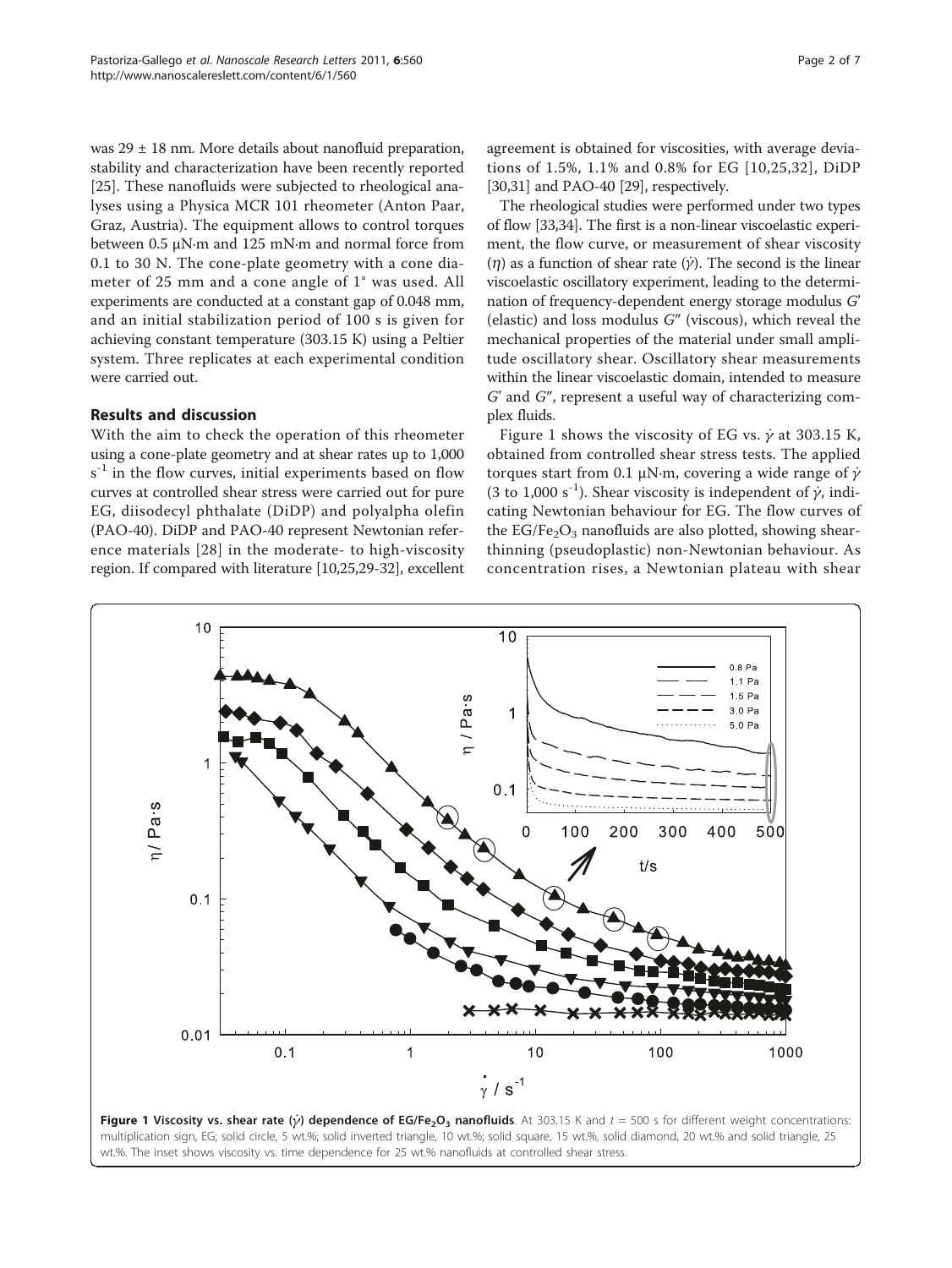<span id="page-2-0"></span>thinning appears in the lowest  $\dot{\gamma}$  region, except for the lower concentration, due to the minimum  $\dot{\gamma}$  threshold value of the rheometer used. The shear-thinning behaviour has also been observed by Hong et al. [[26](#page-5-0)] for water/Fe<sub>3</sub>O<sub>4</sub> ferrofluids, He et al. [[35\]](#page-6-0) and Tseng and Lin [[36\]](#page-6-0) for water/TiO<sub>2</sub> nanofluids or Chen et al. [\[9](#page-5-0)] for EG/ titanate nanotube nanofluids. However, this behaviour is completely different to the observed Newtonian one of EG/TiO<sub>2</sub> [[10\]](#page-5-0) or propylene glycol/Al<sub>2</sub>O<sub>3</sub> [\[17](#page-5-0)] nanofluids. While in some papers Newtonian behaviour has been supposed *a priori*, these results evidence that rheological tests must be always carried out to support such an affirmation. Most commercial viscometers work at fixed  $\dot{\gamma}$  $(\approx 100 \text{ s}^{-1})$ , and in these cases, the existence of unnoticed shear thinning may lead to a trend in the experimental viscosity measurements that might be erroneously attributed to the appearance of an anomalous enhancement.

Shear thinning of well-dispersed suspensions can be linked to the modifications in the structure and arrangement of interacting particles [\[37](#page-6-0)]. Shearing may cause the particles to orient in the direction of flow and its gradient. This can break agglomerates and hence reduce the amount of solvent immobilized by the particles. The interaction forces may then decrease and cause a lowering in the flow resistance and the apparent viscosity of the system.

The inset in Figure [1](#page-1-0) shows the time evolution of shear viscosity for the 25 wt.%  $EG/Fe<sub>2</sub>O<sub>3</sub>$  sample, and its decrease evidences thixotropic behaviour or a structure loss under shear. For this reason, all flow curves were measured after the preliminary application of a constant stress during 500 s. This time evolution of viscosity had not been reported for nanofluids so far, but it must be considered when performing viscosity measurements of

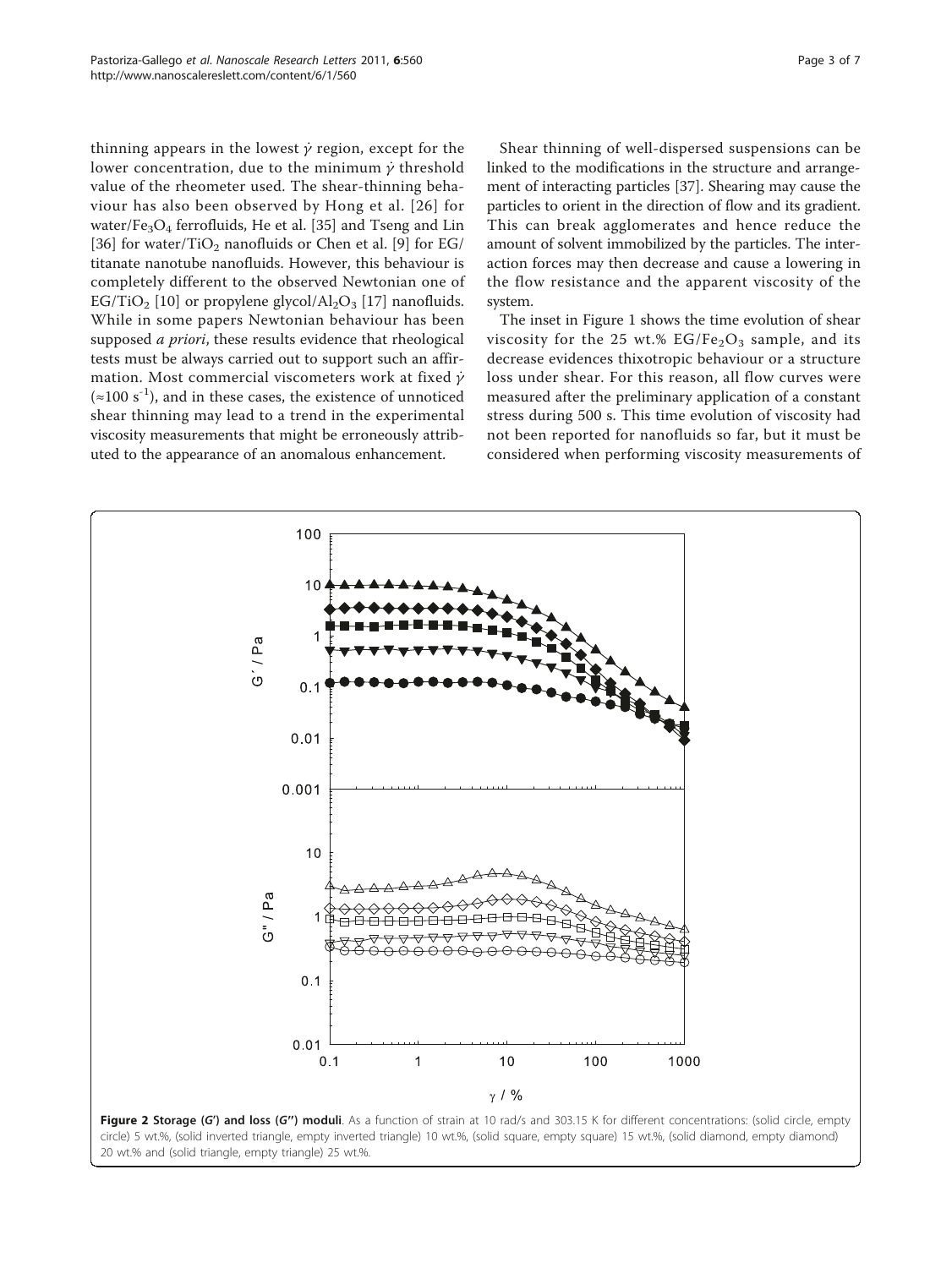nanofluids because it may also produce spurious trends for the measured data.

The following step was performing oscillatory or dynamic experiments to determine the viscoelastic behaviour. The power of dynamic testing is that stress can be separated into its elastic and viscous contributions, and the elastic or storage modulus G' and the viscous or loss modulus G″ can be calculated. First, strain sweep tests at constant  $\omega = 10$  rad s<sup>-1</sup> were carried out (cf. Figure [2](#page-2-0)) to identify the linear viscoelastic region in the strain range from 0.1% to 1,000%. The linear regime, where  $G'$  and  $G''$ are constant regardless of strain amplitude, is clearly observed. G' decreases monotonically as strain increases (Figure [2](#page-2-0), upper panel), while G″ goes through a maximum, exhibiting an overshoot phenomenon (Figure [2](#page-2-0), lower panel). The interpretation is that when an external strain is imposed, the structure of nanofluids resists the deformation up to a certain strain, where G″ increases, and then the structure is lost by the disaggregation of nanoparticles due to large deformations over the critical strain, after which the nanoparticles align with the flow field, decreasing G' and G″. This effect, more important at higher concentrations [[25](#page-5-0)[,38,39](#page-6-0)], may be governed by the aggregates dimension and radius of gyration. In order to evidence the well-defined linear viscoelastic range of this test, carried out at 10 rad  $s^{-1}$ , the stress-strain curves are also displayed in Figure 3, for all concentrations. The critical strain is shown to be independent of concentration, while the stress upper limit of the linear viscoelastic regime region increases linearly with concentration, as shown in the inset of the figure.

Then, frequency sweep tests were carried out in the linear viscoelastic region, with angular frequencies ranging from 0.1 to 400 rad  $s^{-1}$ , with a constant strain value of 1%. The experimental data of storage (elastic) and loss (viscous) moduli are shown in Figure [4](#page-4-0). The storage modulus exceeds the loss modulus,  $G' > G''$ , especially for higher concentrations, and G' values are practically constant in the low frequency range, indicating a typical gel structure and the dominant elastic nature of the material under these conditions. However, for 5 wt.% concentration, a crossover frequency  $(G' = G'')$  appears, meaning that below 10 rad  $s^{-1}$ , it shows liquid-like behaviour but changes beyond that value. Both moduli increase with concentration at a given constant frequency, they increase with frequency beyond an approximate value of 10 rad  $s^{-1}$ , and almost all G" values fall on a straight line for the highest frequencies. These results must be underlined because, starting from a base fluid that exhibits Newtonian behaviour, the addition of hematite nanoparticles produces, even at low concentrations and frequencies, a continuous transition towards elastic behaviour, which means that rheological studies of its viscoelastic nature become essential to determine its potential practical use for any technical application. Moreover, due to their magnetic nature, the influence of an external

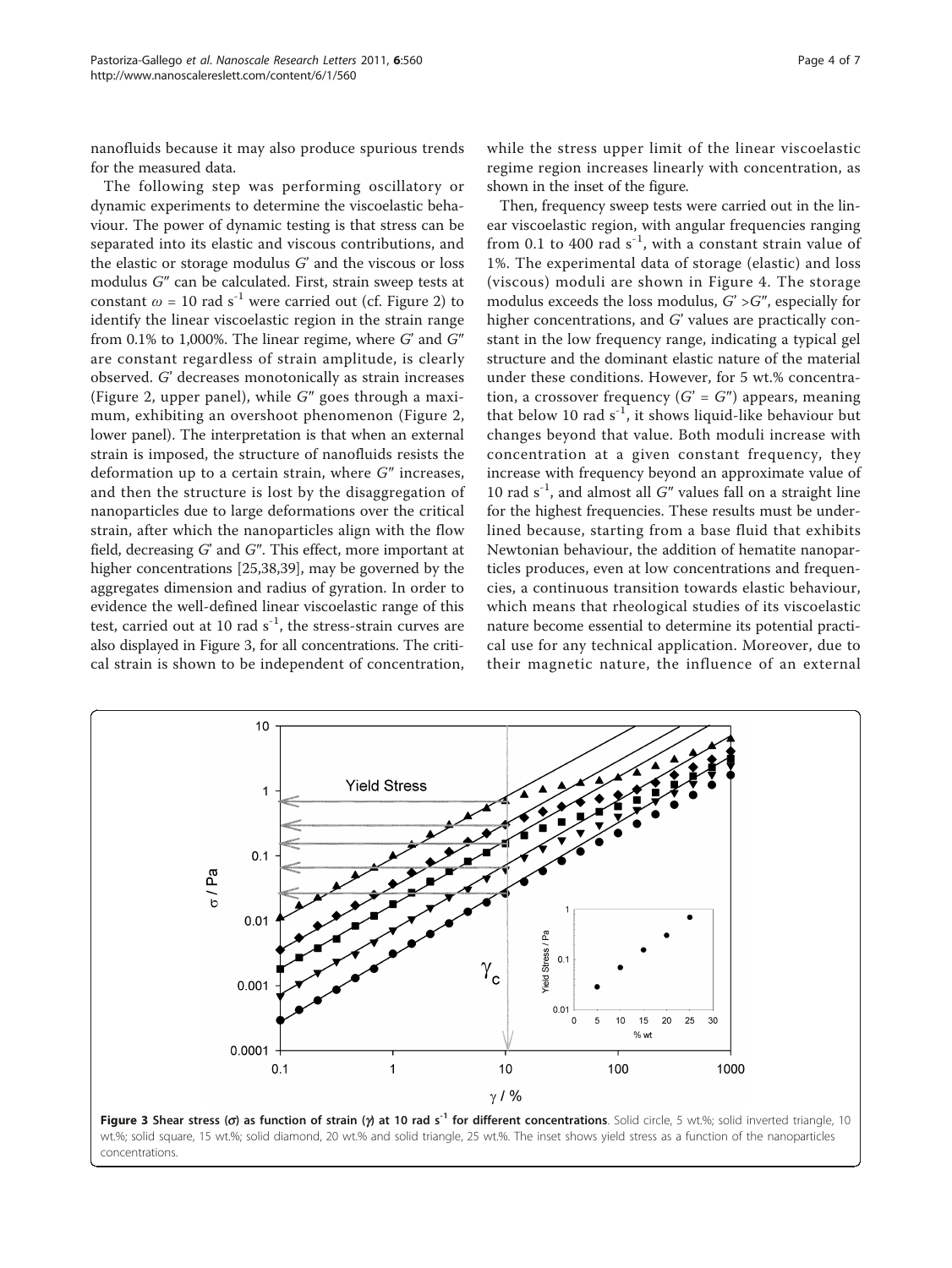

<span id="page-4-0"></span>

(solid triangle, empty triangle) 25 wt.%.

magnetic field in the viscoelastic behaviour of this nanofluid becomes an attractive topic.

determined (Figure 5). For metals, the damping factor is typically small (approximately 0.0005), whereas for viscoelastic materials, it may exceed the unity. This damping factor is shown to decrease as concentration rises,

Finally, the trend of  $G''/G'$  (tangent of the phase angle  $\delta$ , denoted as damping factor) with frequency was



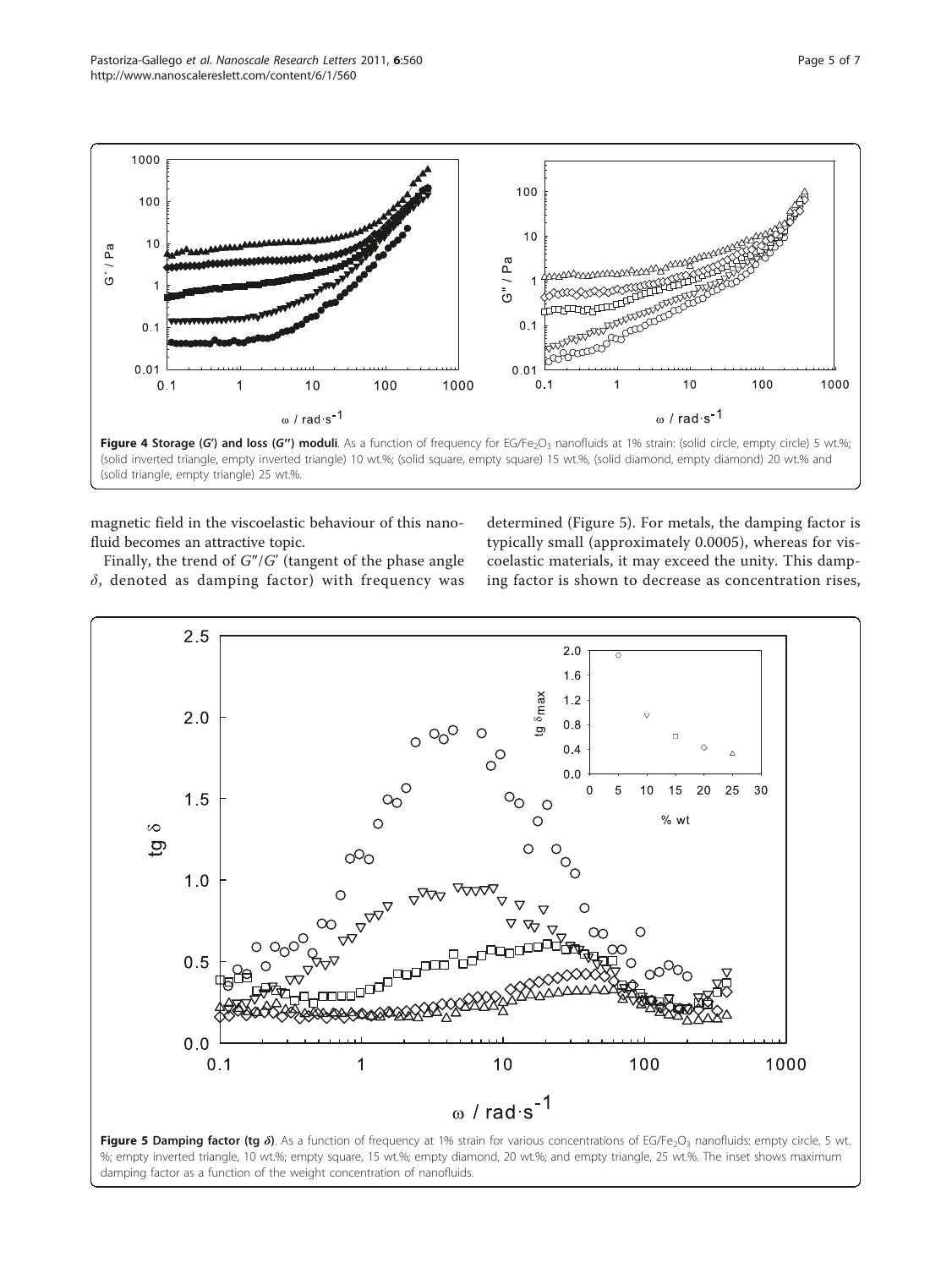<span id="page-5-0"></span>corresponding to a G' increase, or an evolution from fluid towards elastic behaviour, as stated. Another remarkable feature is the presence of a well-defined maximum in the damping factor, appearing at frequencies shifting to higher values with sample concentration, and its height decreases exponentially with concentration.

#### **Conclusions**

This work evidences the non-Newtonian nature of EG/  $Fe<sub>2</sub>O<sub>3</sub>$  nanofluids, showing shear thinning and thixotropy. All samples show viscoelastic nature, suggesting that a combination of particle aggregation and shape effects is the mechanism for its high-shear rheological behaviour, which is also supported by the thermal conductivity measurements [7,24[,39](#page-6-0)]. G' decreases after a certain critical strain, and G″ presents an overshoot phenomenon. Finally, the results of the frequency sweep show that the damping factor presents a maximum against frequency, corresponding to a continuous evolution with concentration from viscous to elastic nature. This is an evidence of important aggregation and structural changes in the samples, a subject still poorly studied that deserves further attention.

#### Acknowledgements

The authors acknowledge CACTI (Univ. de Vigo) for technical assistance, and Univ. de Vigo, Xunta de Galicia (grant PGIDIT07PXIB314181PR), Min. de Educación y Ciencia (grant CTQ2006-15537-C02/PPQ) and Min. de Ciencia e Innovación (Ramón y Cajal Program), all in Spain, for financial support.

#### Authors' contributions

MJPG performed the nanofluid samples characterization and experimental measurements. LL contributed with the selection of the optimal experimental setting of the rheometer and type of tests to be performed, and coordinated the redaction of the manuscript. JLL participated in the critical evaluation of experimental results. MMP conceived the study, and participated in its design and coordination. All authors read and approved the final manuscript.

#### Competing interests

The authors declare that they have no competing interests.

Received: 4 July 2011 Accepted: 25 October 2011 Published: 25 October 2011

#### References

- Buongiorno J, et al: A benchmark study on the thermal conductivity of nanofluids. J Appl Phys 2009, 106:094312.
- 2. Chen H, Ding Y: Heat transfer and rheological behaviour of nanofluids a review. In Advances in Transport Phenomena. Volume 1. Edited by: Wang L. Berlin: Springer; 2009:135.
- 3. Das SK, Choi SUS, Yu W, Pradeep T: Nanofluids: Science and Technology New York: Wiley; 2008.
- 4. Li Y, Zhou J, Tung S, Schneider E, Xi S: A review on development of nanofluid preparation and characterization. Powder Technology 2009, 196:89.
- Murshed SMS, Leong KC, Yang C: Thermophysical and electrokinetic properties of nanofluids - a critical review. App Thermal Eng 2008, 28:2109.
- Philip J, Shima PD, Raj B: Nanofluid with tunable thermal properties. Appl Phys Lett 2008, 92:043108.
- 7. Timofeeva EV, Routbort JL, Singh D: Particle shape effects on thermophysical properties of alumina nanofluids. J App Phys 2009, 106:014304.
- 8. Wang XO, Mujumdar AS: Heat transfer characteristics of nanofluids: a review. Int J Therm Sci 2007, 46:1.
- 9. Chen H, Ding Y, Lapkin A, Fan X: Rheological behavior of ethylene glycoltitanate nanotube nanofluids. J Nanopart Res 2009, 11:1513.
- 10. Chen H, Ding Y, Tan C: Rheological behaviour of nanofluids. New J Phys 2007, 9:367.
- 11. Chevalier J, Tillement O, Ayela F: Rheological properties of nanofluids flowing through microchannels. Appl Phys Lett 2007, 91:233103.
- 12. Heine DR, Petersen MK, Grest GS: Effect of particle shape and charge on bulk rheology of nanoparticle suspensions. J Chem Phys 2010, 132:184509.
- 13. Choi SUS, Zhang ZG, Keblinski P: Nanofluids. Encyclopedia of Nanoscience and Nanotechnology 2004, 6:757-773.
- 14. Zussman S: New Nanofluids Increase Heat Transfer Capability USA: Argonne National Laboratory; 1997, 4.
- 15. Wang L, Fan J: [Nanofluids research: key issues.](http://www.ncbi.nlm.nih.gov/pubmed/20676214?dopt=Abstract) Nanoscale Res Lett 2010, 5:1241.
- 16. Anoop KB, Kabelac S, Sundararajan T, Das SK: Rheological and flow characteristics of nanofluids: Influence of electroviscous effects and particle agglomeration. J Appl Phys 2009, 106:034909.
- 17. Prasher R, Song D, Wang J, Phelan P: Measurements of nanofluid viscosity and its implications for thermal applications. App Phys Lett 2006, 89:133108.
- 18. Kwak K, Kim C: Viscosity and thermal conductivity of copper oxide nanofluid dispersed in ethylene glycol. Korea-Aust Rheol J 2005, 17:35.
- 19. Chen H, Ding Y, Lapkin A: Rheological behaviour of nanofluids containing tube/rod-like nanoparticles. Powder Technol 2009, 194:132.
- 20. Rao Y: Nanofluids: stability, phase diagram, rheology and applications. Particuology 2010, 8:549.
- 21. Namburu PK, Kulkarni DP, Misra D, Das DK: Viscosity of copper oxide nanoparticles dispersed in ethylene glycol and water mixture. Exp Therm Fluid Sci 2007, 32:397.
- 22. Pastoriza-Gallego MJ, Casanova C, Legido JL, Piñeiro MM: CuO in water nanofluid: influence of particle size and polydispersity on volumetric behaviour and viscosity. Fluid Phase Equilib 2011, 300:188.
- 23. Pastoriza-Gallego MJ, Casanova C, Páramo R, Barbés B, Legido JL, Piñeiro MM: A study on stability and thermophysical properties (density and viscosity) of Al<sub>2</sub> O<sub>3</sub> in water nanofluid. *J App Physics* 2009, 106:064301.
- 24. Pastoriza-Gallego MJ, Lugo L, Legido JL, Piñeiro MM: [Thermal conductivity](http://www.ncbi.nlm.nih.gov/pubmed/21711737?dopt=Abstract) and viscosity measurements of ethylene glycol-based  $Al_2O_3$  [nanofluids.](http://www.ncbi.nlm.nih.gov/pubmed/21711737?dopt=Abstract) Nanoscale Res Lett 2011, 6:221.
- 25. Pastoriza-Gallego MJ, Lugo L, Legido JL, Piñeiro MM: Enhancement of thermal conductivity and volumetric behaviour of  $Fe<sub>x</sub>O<sub>v</sub>$  nanofluids. J Appl Phys 2011, 110:014309.
- 26. Hong RY, Ren ZQ, Han YP, Li HZ, Zheng Y, Ding J: Rheological properties of water-based Fe<sub>3</sub>O<sub>4</sub> ferrofluids. Chem Eng Sci 2007, 62:5912.
- 27. Odenbach S: Ferrofluids: Magnetically Controllable Fluids and Their Applications Berlin: Springer-Verlag; 2002.
- 28. Caetano FJP, Fareleira JMNA, Fröba AP, Harris KR, Leipertz A, Oliveira CMBP, Trusler JPM, Wakeham WA: An industrial reference fluid for moderately high viscosity. J Chem Eng Data 2008, 53:2003.
- 29. Bair S: Pressure-viscosity behavior of lubricants to 1.4 GPa and its relation to EHD traction. Tribol Transactions 2000, 43:91.
- 30. Harris KR: Temperature and pressure dependence of the viscosities of 2 ethylhexyl benzoate, bis(2-ethylhexyl) phthalate, 2,6,10,15,19,23 hexamethyltetracosane (squalane), and diisodecyl phthalate. J Chem Eng Data 2009, 54:2729.
- 31. Paredes X, Fandiño O, Comuñas MJP, Pensado AS, Fernández J: Study of the effects of pressure on the viscosity and density of diisodecyl phthalate. J Chem Thermodyn 2009, 41:1007.
- 32. Sun T, Teja AS: Density, viscosity, and thermal conductivity of aqueous ethylene, diethylene, and triethylene glycol mixtures between 290 K and 450 K. J Chem Eng Data 2003, 48:198.
- 33. Tadros TF: Rheology of dispersions: principles and applications. Weinheim: Wiley-VCH; 2010.
- Hyun K, Kim SH, Ahn KH, Lee SJ: Large amplitude oscillatory shear as a way to classify the complex fluids. J Non-Newtonian Fluid Mech 2002, 107:51.